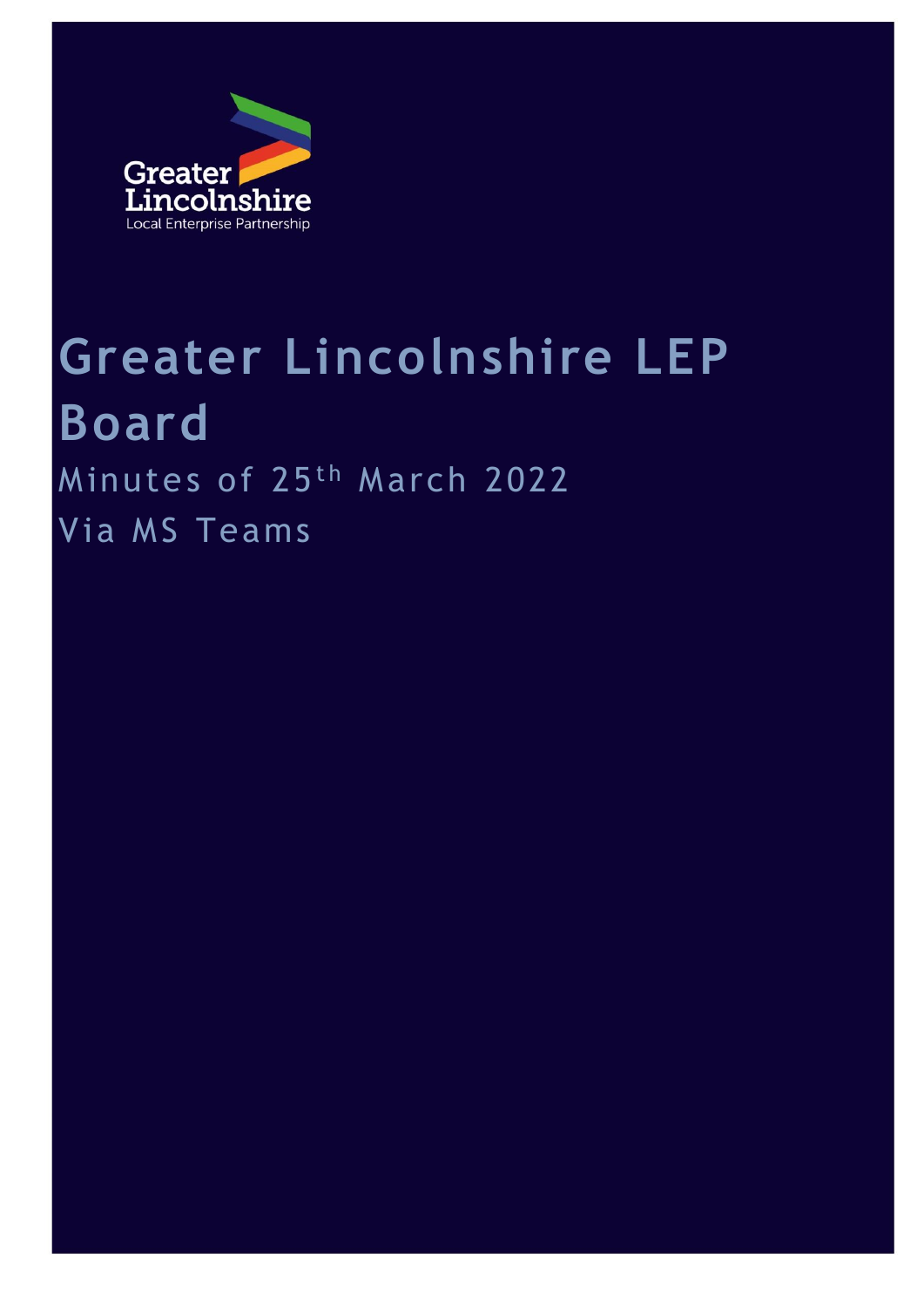**Present: Board Directors**: Pat Doody (Non-Executive Director and Chair), Cllr Philip Jackson – Vice Chair (NELC), Cllr Colin Davie (LCC), Cllr Oliver Hemsley (Rutland CC), Cllr Crag Leyland (ELDC), Alison Ballard (BAE Systems), Air Commodore Andrew Dickens (RAF Cranwell), Dean Fathers (Health), Julian Free (UoL), Jo Hardy (Hardy's Farm), Andrew Hunter (UoL), Zoe King (Epix Media), Nick Worboys (Longhurst)

**Apologies from Directors**: Sarah Louise Fairburn – Vice Chair (IMP & Maker), Debbie Barnes (CX, LCC), Simon Bird (ABP), Darren Cunningham (Phillips66), Gary Headland (Lincoln College, IoD & Lincs Chamber), Mandy Watson (Ambitions Personnel), Cllr Rob Waltham (NLC),

**Observers**: Pete Holmes (BEIS), Katherine Cousins (BEIS), Simon Green (NELC), Matthew Garrard (on behalf of Debbie Barnes)

**Apologies from Observers**: Stephen Fidler (DfT), Mick Lazarus (BEIS), Clive Tritton (NLC), Andrew Crookham (S151 Officer & Accountable Body)

**LEP Team**: Ruth Carver, Caroline Illingworth, Sue Groves (Note Taker) – **Guests:** David Gwynne (Humber Freeport), Simon Smith (Youngs Seafood), Simon Dwyer (Seafox)

**Apologies and Declarations of Interest** – Apologies were noted as above.Full declarations of interest for each individual Board Director can be found at: <https://www.greaterlincolnshirelep.co.uk/about/boards/> The LEP Board were reminded that declarations of interest are required as part of LEP governance and must be updated at least annually, and if anything changes to the LEP office at the earliest convenience.

## **Minutes & Matters Arising (Paper 1) – Chair**

Minutes from the meeting held on 22nd February 2022 accepted as a true record, and the CX ran through the matters arising.

#### **Matters arising:**

**Labour Market Support Fund** – was launched on 15th March and closes at the end of April. This is looking at innovative ways of getting people back into work and filling vacancies across all sectors. Approximately £4m from uncommitted reserves was for this fund and the Clean Growth Accelerator Fund, which has now closed, six applications received and currently carrying out due diligence.

**Rail Connectivity** – discussion regarding the freight line around Immingham across the Pennines into Liverpool. Stephen Fidler introduced Ruth and Halina to his national level freight rail team, with whom a positive meeting has been held but have asked for further information which has been requested from Humber Freeport and ABP.

The issue to get Transport for the North and Midlands Connect to work together, Cllr Waltham to lead a roundtable on this, but not arranged yet. Opening conversations have been held. **ACTION Halina Davies**

**Opportunity Humber –** 4 local authority leaders and 2 LEPs had written to the minister responsible to request that they are more closely engaged. Minister has responded that he will facilitate a meeting.

**Innovation Council:** Meeting to be arranged with leads of the East Midlands LEPS Innovation Councils.

# **Decision Log & Review of Actions (Papers 1.1 and 1.2)**

Action Log of 22nd February – no comments.

#### **Greater Lincolnshire Devolution Proposals and Business Engagement – Simon Green (NELC) and Ruth Carver LEP**

Simon Green presented the paper on the framework for devolution outlined in the Levelling up White Paper and the ambitions of the Greater Lincolnshire local authorities around devolution.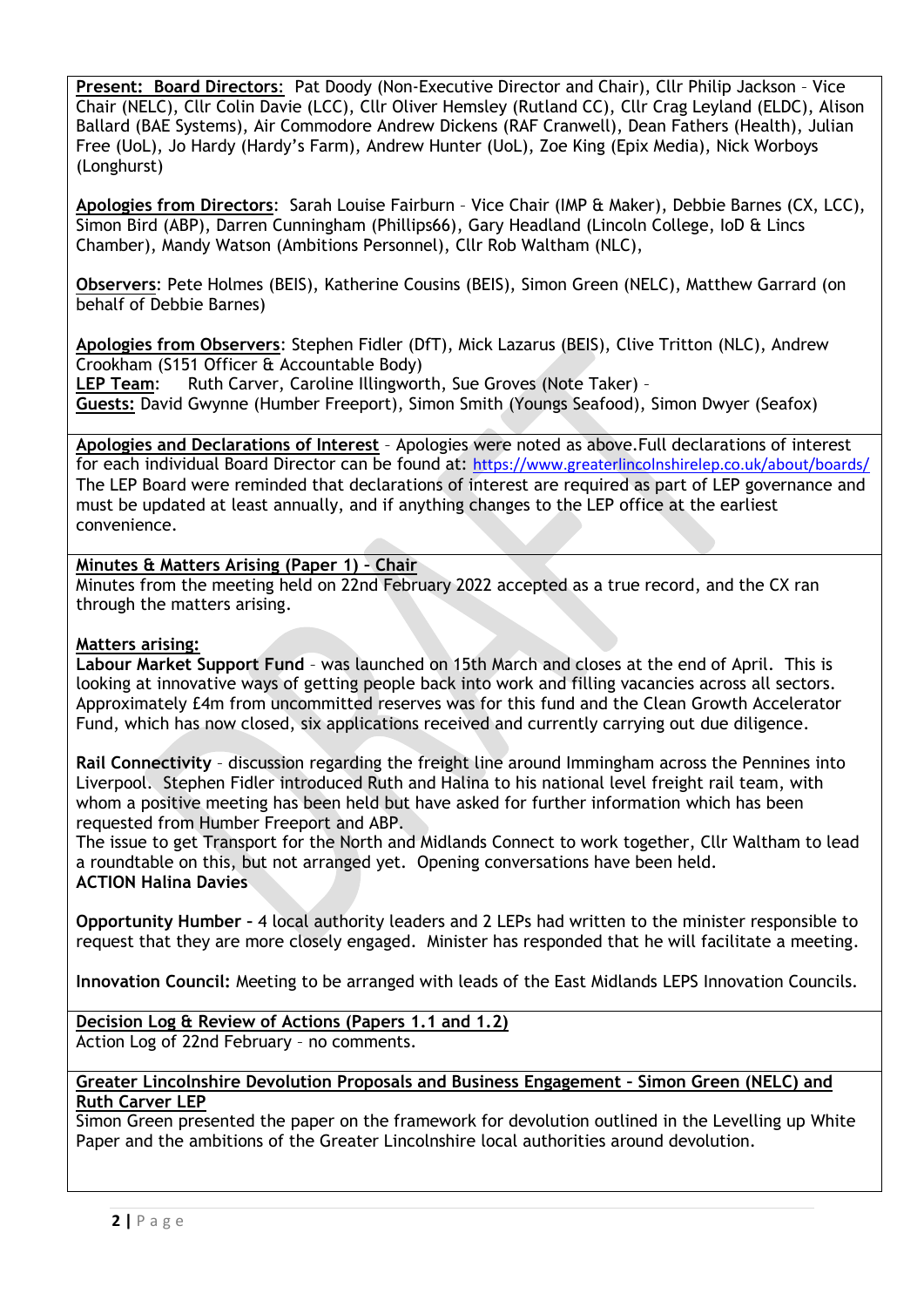He outlined the content of a "levelling up prospectus" which may form the basis of a devolution deal with 10 points in skills and infrastructure.

Deliver infrastructure for:

- Strategic growth and jobs in key sectors
- Green recovery and a low carbon Lincolnshire
- Transport that connects people to jobs and places
- Unlocking housing and sustainable growth
- Managing our unique natural environment

Develop skills and opportunity by:

- Skills culture that promotes aspiration across Lincolnshire
- Growth skills needed for future jobs in key sectors
- Creating pathways and apprenticeships into new jobs
- Increasing employment opportunities and productivity
- Accelerating innovation, research and technology

Ruth Carver outlined an initial proposal for business engagement on devolution and sought the LEP Boards support in leading a programme of business engagement over the forthcoming months.

The Chair asked the Board Directors their opinions, concerns and what they believe the opportunities are. He did stress that he believes that business has a voice in the devolution bid when the prospectus is finalised and prior to submission.

#### **Decision**

The LEP Board welcomed the report on devolution and agreed to the proposal that the LEP team lead on a business engagement programme for Greater Lincolnshire devolution proposals. The programme would be added to the delivery plan, and updates provided.

# **Humber Freeport Update – David Gwynne (Acting CEO Humber Freeport)**

David Gwynne presented an update to the Board on the progress of the Humber Freeport. Freeports have 3 key policy objectives from government, namely National hubs for trade and investment, regeneration and Innovation.

The way the bidding process was set was to set up, an outer boundary at 45km across an economic geography with up to 3 separate tax sites of 200 hectares each, with an ability to propose a number of custom sites, a consortium was brought together and coordinated across a large number of partners, including Greater Lincolnshire LEP and is in the process of starting to create an executive team to be able to fulfil those functions and populate a number of subgroups. Greater Lincolnshire LEP has played a key role in the development of the Freeport, being a core member of the Steer Co from the start. Bid was submitted in February 2021, successful in March in the Chancellor's Statement, Outline Business Case was approved in October 2021 and first tax sites designated in November 2021. The Full Business Case was submitted in January 2022 and awaiting approval in Spring 2022 which will lead to recruitment for a permanent CEO, starting in the summer. The tax sites are:

- 1. AMEP at Immingham in North Lincolnshire
- 2. The site at Goole, adjacent to the Siemens Mobility Rail factory
- 3. Hull East tax site, centred around the salt and chemicals park
- ❖ The core concept is to develop tax sites which will create new business rates on those sites which have been retained within the region, which then get pooled and reinvested. A number of priorities have been set for those retained business rates to be spent across the Freeport region, across innovation, skills and infrastructure.
- ❖ There are 5 sets of different tax relief which will benefit the site: structures and buildings, allowance, stamp duty, land tax, capital allowances, business rate relief subject to approval from the local Council if the scheme qualifies with the Freeport objectives and National Insurance Relief.
- ❖ Custom Zones incremental benefits are less clear for derogations, but there will be niche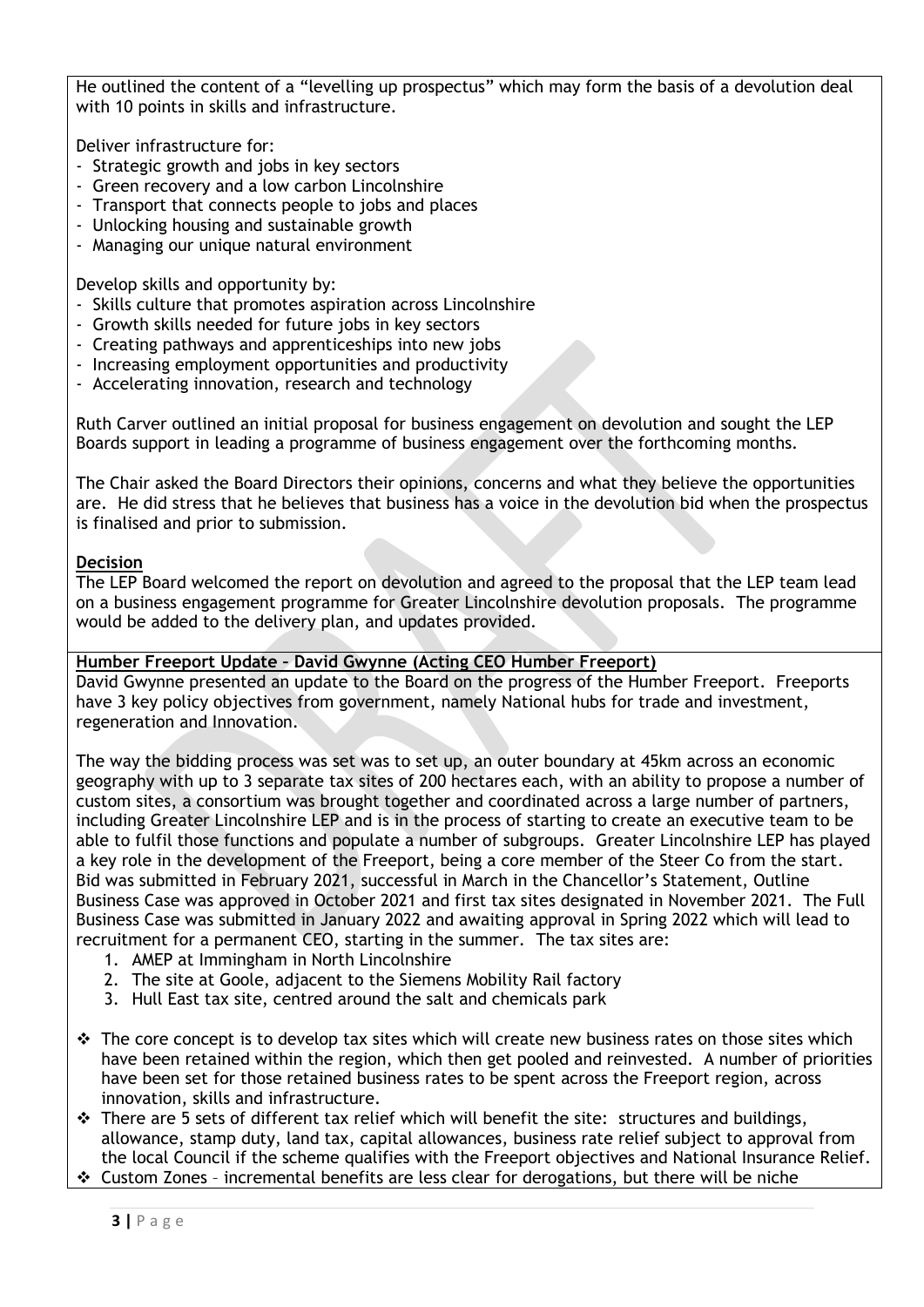#### opportunities for businesses.

**Action:**

Humber Freeport to provide an update in 6 months.

#### **UKFV – Seafood Sector Opportunities & Proposals – Simon Smith, CX Youngs Seafood & Simon Dwyer, Seafox.**

RC gave an introduction of behalf of Sarah Louise Fairburn, Deputy Chair, who has sent apologies. UK Food Valley is one of the game-changers for Greater Lincolnshire. It was launched in November 2021 with an investor conference creating a number of inward investment enquiries. There are still some challenges within the sector, as with all sectors, ie, cost of fuel, energy, security, labour market costs etc. The Food Board and the UK Food Valley team are focused on the following issues: accelerating robotics and automation, accelerating decarbonisation, skills, labour market and innovation.

Over the last six months, the LEP has been facilitating conversations, as part of the UK Food Valley, which has resulted in the development of some proposals which Simon Smith and Simon Dwyer will talk about.

Simon Smith, CX at Young Seafood, gave an overview of the opportunities and challenges within the sector. The seafood processing cluster in Grimsby is probably the best example of any industrial cluster in the UK and is the largest seafood processing cluster, employing approximately 10,000 people either directly or indirectly. Leaders of significant major seafood processing businesses in the UK are fully committed to make the seafood cluster work. Over the past 18 months, the cluster has been working on training and skills, which is a constant need and demand, working with a number of bodies, including the University of Lincoln. Visited the National Centre for Food Manufacturing to learn more about how they can further integrate there.

There is a need for better facilities for a technical laboratory testing within the cluster and businesses have recognised that this is something the cluster could benefit from having first class facilities that would protect all their activities and also be able to offer to the outside world. A partnership with Eurofins has been developed, which will lead to greater investment in the local area.

Cluster is also focused on trade, ensuring that the access to companies and trade routes are maintained.

Key theme going forward is low carbon and looking for help in recording and monitoring measurement and being able to do things consistently and food security.

Should also look at potential of aquaculture as this could be the future way of being able to supply seafood over the next 50 to 100 years to a global population.

Simon Dwyer gave an overview on the progress of a national centre for seafood processing.

#### **Decisions:**

- The Board agreed to support the concept of a National Centre for Seafood Processing
- The Board noted and supported the incremental steps to see the University of Lincoln and NCFM develop a footprint, grow an impactful and profitable skills and training business on a national basis, and one that can grow internationally in terms of research and innovation.
- **•** The Board via the Food Board agreed to work closely with NCFM and SGHA in identifying future capital and revenue funding opportunities, in addition to the present Defra Seafood industry skills and infrastructure rounds.
- The Board agreed to explore with the Food Board an approach on aquaculture for Greater Lincolnshire.